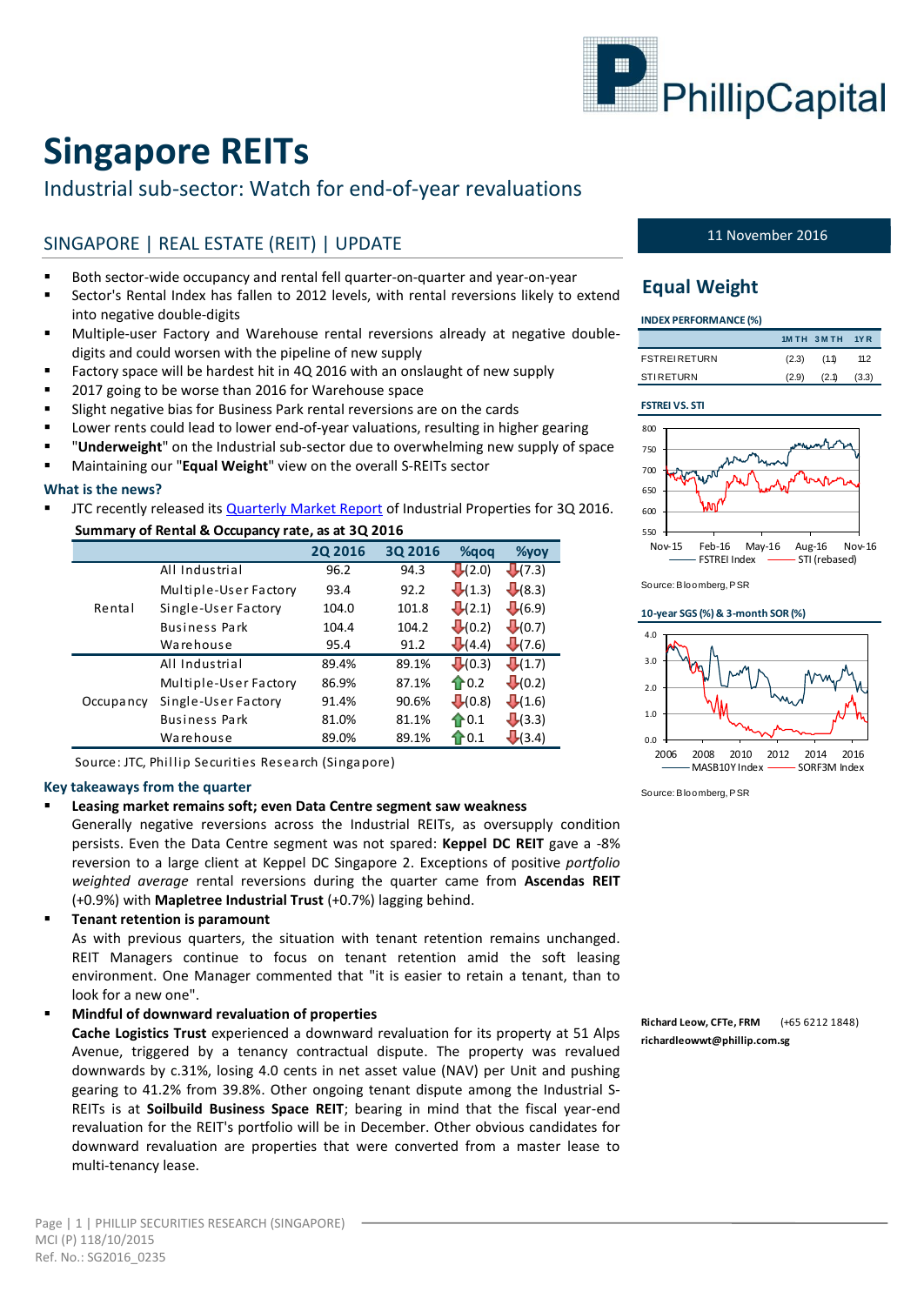PhillipCapital

### **Investment Actions**

Our "**Equal Weight**" view on the overall S-REITs sector remains unchanged, and we maintain our "**Underweight**" view on the Industrial sub-sector.

#### **Industrial REITs under our coverage**

|                               | <b>Rating</b> | <b>Target Price (S\$)</b> | Last Close Price (S\$) |
|-------------------------------|---------------|---------------------------|------------------------|
| Cache Logistics Trust         | Reduce        | 0.810                     | 0.825                  |
| Keppel DC REIT                | Accumulate    | 1.260                     | 1.210                  |
| Mapletree Industrial Trust    | Neutral       | 1.740                     | 1.690                  |
| Soilbuild Business Space REIT | Neutral       | 0.720                     | 0.665                  |

Source: Phillip Securities Research (Singapore)

**Cache Logistics Trust** – Cautious over the possible overhang of Warehouse space.

- Maintain "Reduce" rating from our [results report](http://internetfileserver.phillip.com.sg/POEMS/Stocks/Research/ResearchCoverage/SG/Cache20161024.pdf) on 24 October
- Our analysis suggests that the situation for Warehouse space in 2017 will be worse than 2016
- Concentrated exposure of 27% of leases by gross rental income (GRI) expiring in FY18, majority from the master lease of CWT Commodity Hub
- Ongoing rental dispute with Schenker Singapore Pte Ltd resulted in downward fair value adjustment of 51 Alps Avenue property from S\$116.8 million to S\$80.7 million
- Possibility of further downward revaluation if outcome from the Court proceedings is unfavourable
- We forecast 7.58/6.69 cents Distribution per unit (DPU) for FY16e/FY17e, which is 5.3%/14.2% lower than consensus expectations of 8.0/7.8 cents

#### **Keppel DC REIT** – Proxy to explosive growth in data requirements.

- Maintain "Accumulate" rating from our [results report](http://internetfileserver.phillip.com.sg/POEMS/Stocks/Research/ResearchCoverage/SG/KDCREIT20161012.pdf) on 12 October
- Completed the acquisition of a shell and core data centre in Cardiff, Wales in October
- Ongoing acquisition of shell and core data centre in Milan, Italy announced in August
- Ongoing acquisition of 90% interest in Keppel DC Singapore 3 (formerly known as T27) from Sponsor, targeted by December
- We forecast 6.96/7.45 cents DPU for FY16e/FY17e, which is 5.4%/2.1% higher than consensus expectations of 6.6/7.3 cents

#### **Mapletree Industrial Trust** – DPU growth from pipeline of build-to-suit (BTS) and asset enhancement initiative (AEI) projects.

- Maintained "Neutral" rating from ou[r results report](http://internetfileserver.phillip.com.sg/POEMS/Stocks/Research/ResearchCoverage/SG/MINT20161025.pdf) on 25 October
- Phase One of Hewlett-Packard BTS has obtained its Temporary Occupation Permit (TOP) in October, with Phase Two TOP expected six months later
- Kallang Basin 4 Cluster AEI due to be completed 1Q 2018; currently 0% pre-committed
- We are mindful of the 32.8% of leases expiring in FY18 in an oversupply landscape; about half of the leases expiring in FY18 come from the Flatted Factories segment
- We forecast 11.14/11.59 cents DPU for FY17e/FY18e, which is in line with consensus expectations of 11.1/11.9 cents

#### **Soilbuild Business Space REIT (SBREIT)** – Stability from master leases, but weighed down by concerns from Technics Offshore property

- We maintain our "Neutral" rating from our [results report](http://internetfileserver.phillip.com.sg/POEMS/Stocks/Research/ResearchCoverage/SG/SoilbuildREIT20161013.pdf) on 13 October
- No master leases expiring in 2017; next master lease expiry will be for Solaris (20% of portfolio by GRI) in August 2018
- Concentration risk as Technics Offshore contributes c.7.6% of portfolio GRI
- Possibility of downward revaluation for the property if it is converted to multi-tenancy lease
- We forecast 6.08/5.95 cents DPU for FY16e/FY17e; this is 0.3%/5.6% lower than consensus expectations of 6.1/6.3 cents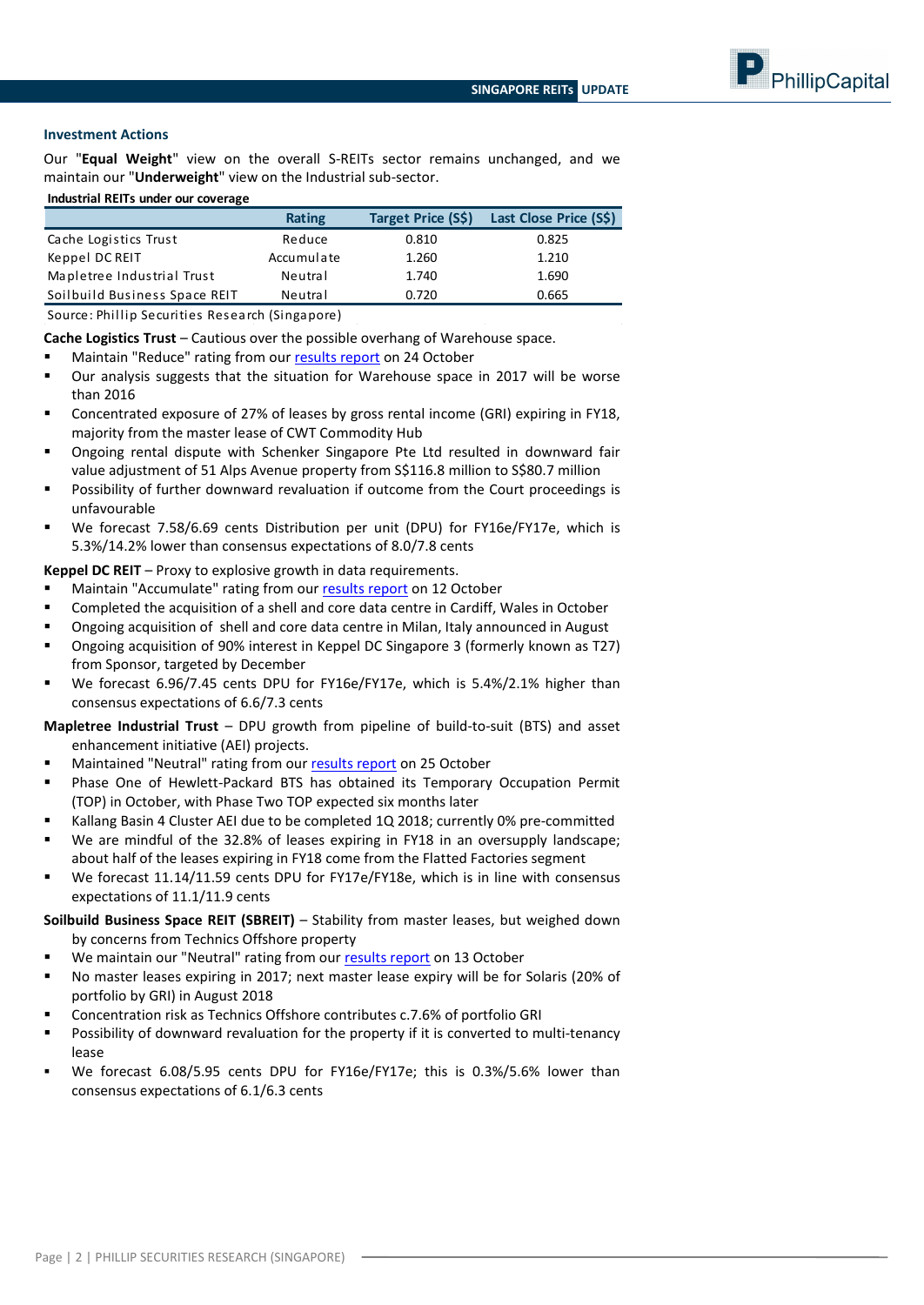**SINGAPORE REITs UPDATE**





Source: JTC, Phillip Securities Research (Singapore) Source: JTC, Phillip Securities Research (Singapore)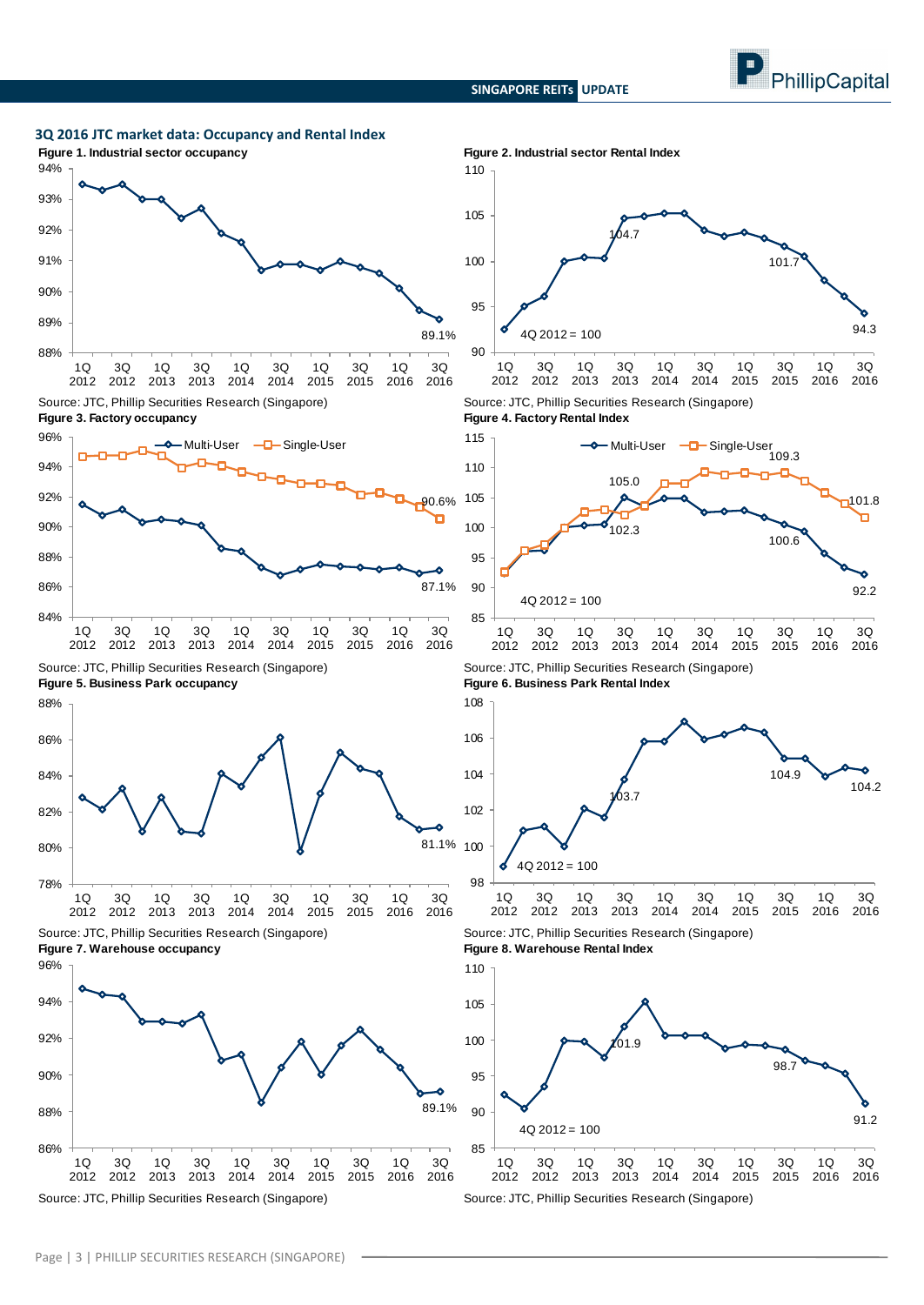#### **SINGAPORE REITs UPDATE**



#### **3Q 2016 JTC market data: Supply pipeline**



| Supply Pipeline as a percentage of existing stock, as at 3Q 2016 |      |      |      |      |      |       |  |  |  |
|------------------------------------------------------------------|------|------|------|------|------|-------|--|--|--|
| (%)                                                              | 2016 | 2017 | 2018 | 2019 | 2020 | >2020 |  |  |  |
| Factory                                                          | 1.9  | 3.7  | 1.8  | 2.0  | 0.6  | 0.2   |  |  |  |
| Warehouse                                                        | 1.7  | 9.6  | 1.3  | 0.7  | 0.6  | ۰     |  |  |  |
| <b>Business Park</b>                                             | 0.7  | 0.2  | 0.6  |      | 0.6  | ۰     |  |  |  |
| <b>Industrial sector</b>                                         | 1.8  | 4.7  | 1.6  | 1.6  | 0.6  | 0.1   |  |  |  |

Source: JTC, Phillip Securities Research (Singapore)

#### **Manufacturing Indicators**





Source: JTC, Phillip Securities Research (Singapore) Source: JTC, Phillip Securities Research (Singapore)

'<br>**gu**<br>15 gu<br>15<br>10 15  $\frac{1}{2}$  (%)  $\frac{1}{2}$  yoy  $\frac{1}{2}$  seasonally-adjusted mom  $10$ 5 0 (5) (10) (15) 2014 2015 2016

Source: Bloomberg, SIPMM, Phillip Securities Research (Singapore) Source: Bloomberg, EDB, Phillip Securities Research (Singapore)

#### **How do we view this?**

#### **Uptick in Industrial activity, but concerns remain on its sustainability**

The Manufacturing sector has been in contraction for the whole of 2016, as indicated by the Purchasing Managers' Index (PMI), except for September (50.1) and October (50.0). Meanwhile, the Industrial Production Index had a positive surprise, growing 6.7% year-on-year (yoy) and 3.3% on a seasonally adjusted month-on-month (mom) basis in September.

These two indicators show an uptick in Industrial activity, which could lead to higher demand for Industrial space. However, it remains to be to see if the expansionary activity is sustainable.

 **Continued downward pressure on sector occupancy rates and rentals expected as new supply outstrips historical supply**

The existing stock of Industrial space is 45.83mn sqm as at 3Q 2016. JTC estimates about 3.0mn sqm of industrial space to come on-stream till the end of 2017 (0.84mn sqm in 4Q 2016 and 2.17mn sqm in 2017). The additional space coming on stream is significantly higher than the average annual supply of around 1.9mn sqm in the past three years. Historical average demand over the past three years was 1.2mn sqm.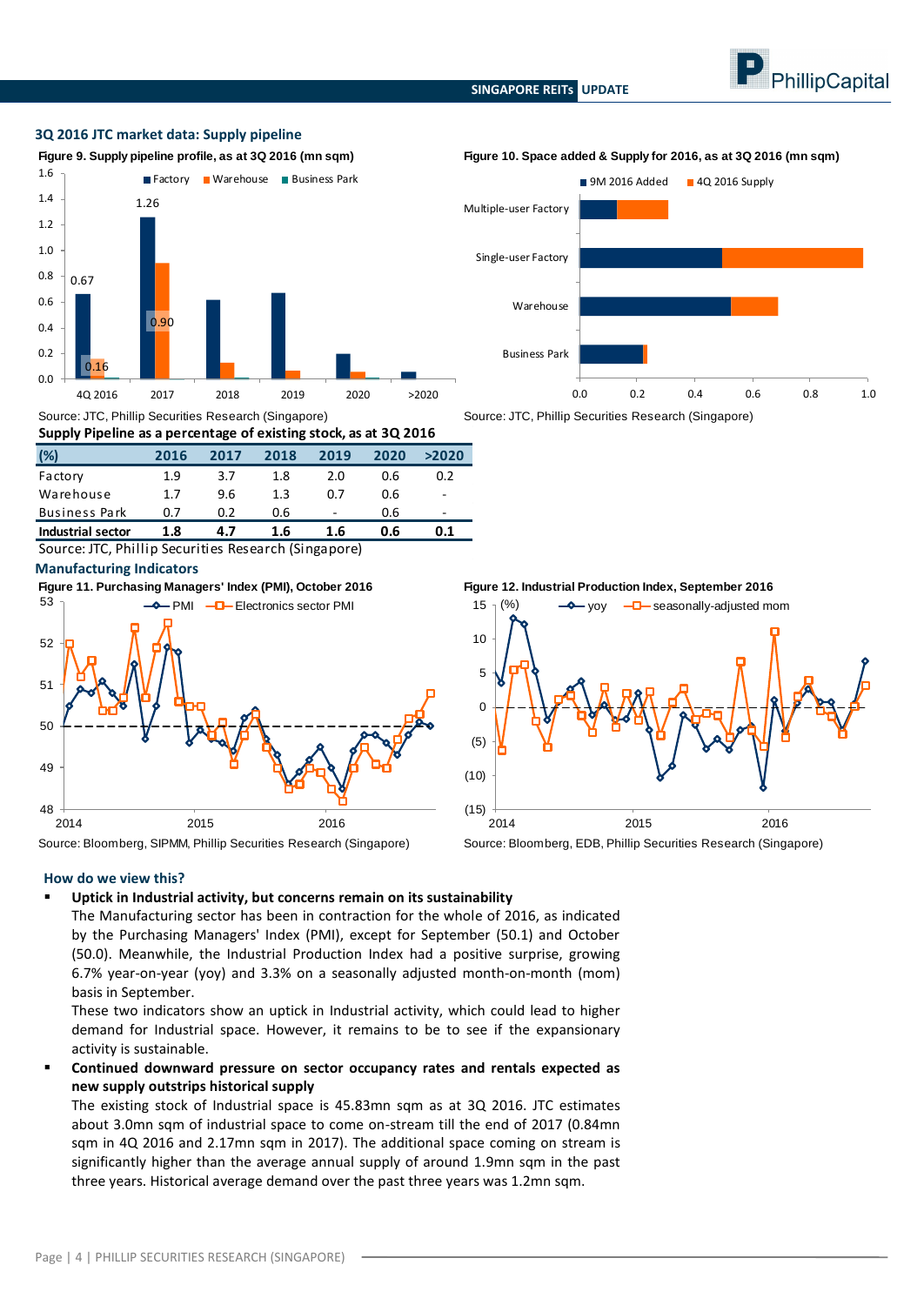PhillipCapital

#### **Aggregate reversions were negative and likely to extend to double-digits**

Industrial leases are typically for a tenure of three years. 3Q 2016 Rental Index (94.3) is lower than three years ago in 3Q 2013 (104.7), and at the levels last seen in 2012. What this means is that lease renewals signed in 3Q 2016 were at lower rents compared to three years ago, and implying negative reversions of -9.9% in aggregate. In view of the ongoing demand-supply imbalance, we expect aggregate reversions to reach negative double-digit territory into 2017.

#### **Factory space looking dire; will be hardest hit in 4Q 2016**

In our previous report, we opined that Factory space will be hardest hit in 2H 2016. Our view remains unchanged, maintaining that Factory space will be hardest hit in 4Q 2016. We highlight that upcoming supply of Factory space in 4Q 2016 is about equal to the Factory space that was added in 9M 2016. For the Multiple-user Factory segment, 57% of 2016's new supply will be coming on stream in 4Q 2016. Similarly for the Single-user Factory segment, 50% of 2016's new supply will be concentrated in 4Q 2016.

Going by the respective Rental Indices, rents for Single-user Factory was flat in 3Q 2016 (101.8) compared to three years ago in 3Q 2013 (102.3). It was a different picture for Multiple-user Factory, where the Rental Index for 3Q 2016 (92.2) was 12% lower compared to three years ago in 3Q 2013 (105.0). Our view remains unchanged – subsequent leases signed will be on negative reversion terms probably all the way into 2017.

Planned supply of Factory space of 1.26mn sqm for 2017 is about 3% lower than the supply of 1.30mn sqm for 2016. Despite the lower yoy supply, we still expect doubledigit negative reversions possibly up to mid-teens for the Multiple-user segment going into 2017 based on levels observed from the Rental Index.

#### **2017 is going to be worse than 2016 for Warehouse**

Warehouse Rental Index in 3Q 2016 (91.2) was also lower than three years ago in 3Q 2013 (101.4). This implies that Warehouse lease renewals done in 3Q 2016 were on negative reversion terms of about -10%. 77% of new space for Warehouse was added in 9M 2016, with the remaining 23% coming on stream in 4Q 2016. We expect further downward pressure on rents in 4Q 2016 as the oversupply condition persists. Reversions in 4Q 2016 could take a plunge, in view that the peak Rental Index of 105.4 was exactly three years ago in 4Q 2013.

Total planned supply for 2016 is 0.690mn sqm, with a 31% higher supply of 0.901mn sqm in 2017. The current oversupply condition will be exacerbated in 2017. Planned supply for 2017 represents 9.6% additional space to existing stock as of 3Q 2016.

### **Limited new supply for Business Park, but negative reversions on the cards** New supply of Business Park space is limited in 4Q 2016, 2017 and 2018, with only 0.7%, 0.2% and 0.6% increase over current existing stock respectively. Currently no new supply planned for 2019. We are expecting Rental Index to remain stable qoq, but reversions to be flat with a slight negative bias going into 2017.

#### **Strategic top-down view**

 **Negative on the Industrial S-REITs sub-sector due to oversupply of space** We expect the demand-supply imbalance to persist into 2017. This will result in a tenant's market, with downward pressure applied to both occupancy and rents.

#### **Sounding the warning for year-end valuations to be impaired**

All other things equal, lower rents will result in lower property valuations. Prime candidates would also be properties that were converted from master-lease to multitenancy lease in the wake of lower rents and lower occupancy. Downward revaluations would cause gearing to shift upwards. Investors will have to watch out for this.

#### **Tactical bottom-up view**

### **Maintain exposure to REITs with strong underlying demand drivers and ability to ride out the oversupply situation, or visible pipeline for inorganic growth**

**Keppel DC REIT** has a unique asset class of data centres with strong underlying demand drivers. Its portfolio is diversified across Asia, Australia and Europe. Acquisition of Keppel DC Singapore 3 and the Milan data centre is ongoing. Post-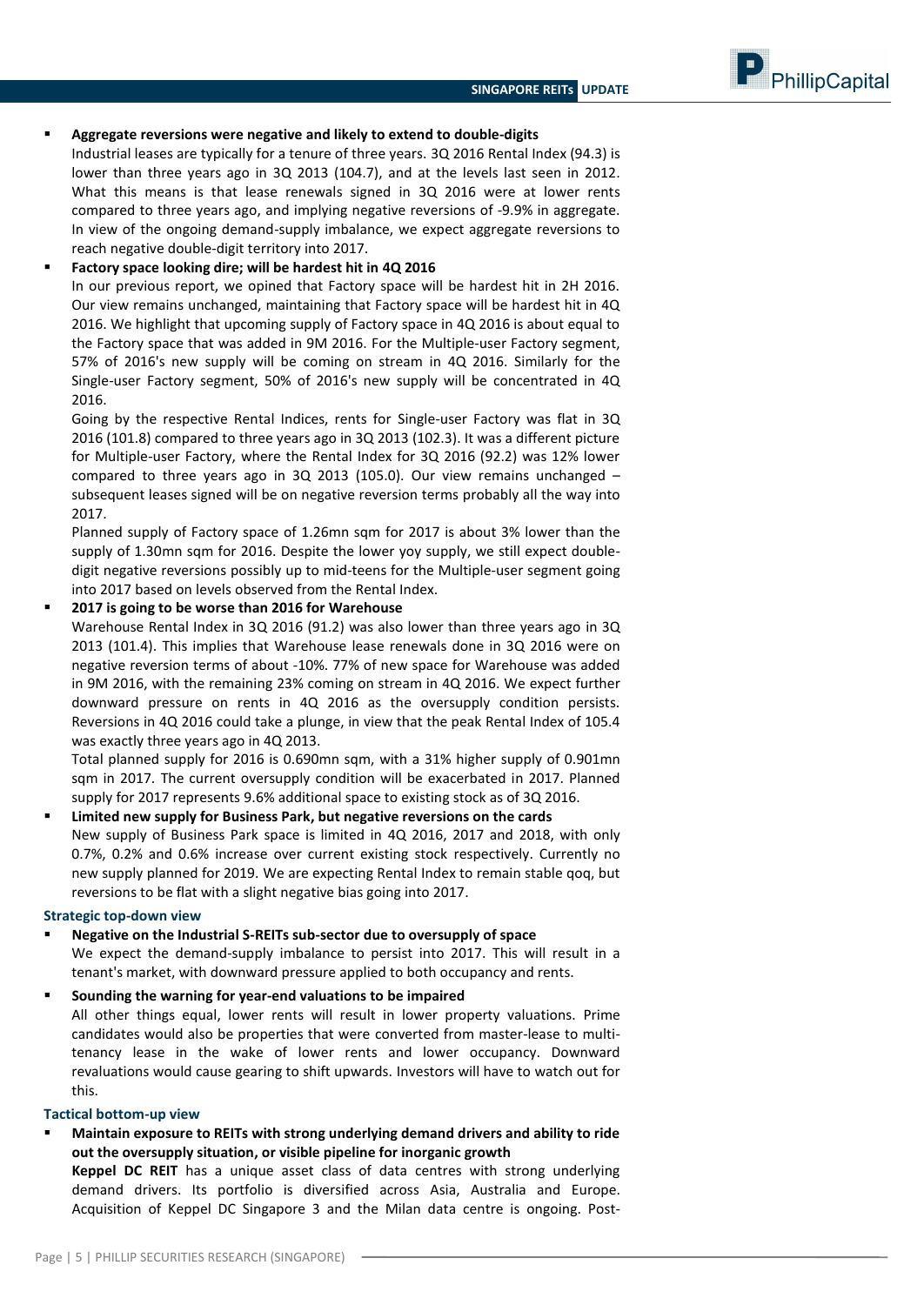

equity raising through a Preferential Offering, gearing is expected to be pared down to 27.7% from 36.1%

**Mapletree Industrial Trust** has ongoing BTS and AEI projects due to be completed by 2Q 2017 and 1Q 2018, respectively. While its pure-play portfolio bears the full brunt of the demand-supply imbalance of Singapore's industrial space, the low gearing of 29.0% provides the firepower for inorganic growth through acquisitions.

#### **Commentary for quarterly results across the Industrial REITs sub-sector**

#### **Summary of quarterly results**

|                                  | <b>Gross revenue</b> |             | Net property income         |             | Distributable income |                    | <b>DPU</b> (Cents) |             |                     |             |                              |
|----------------------------------|----------------------|-------------|-----------------------------|-------------|----------------------|--------------------|--------------------|-------------|---------------------|-------------|------------------------------|
|                                  |                      | (S\$ m n)   |                             | (S\$ fmn)   |                      | (S\$ m n)          |                    |             |                     |             |                              |
| Y/E Mar                          | <b>2Q17</b>          | <b>2Q16</b> | yoy (%)                     | <b>2Q17</b> | <b>2Q16</b>          | yoy (%)            | <b>2Q17</b>        | <b>2Q16</b> | $\gamma$ oy (%)     | <b>2Q17</b> | <b>2Q16</b><br>yoy (%)       |
| AIMS AMP Capital Industrial REIT | 29.9                 | 31.3        | (4.3)<br>₩                  | 19.3        | 20.7                 | $\downarrow$ (6.9) | 17.5               | 17.8        | $\downarrow$ (1.4)  | 2.75        | ┺<br>(1.8)<br>2.80           |
| Ascendas REIT                    | 205.4                | 182.6       | 12.5<br>-11                 | 152.4       | $123.8 \text{ T}$    | 23.1               | 112.5              | 100.2       | $\uparrow$ 12.3     | 4.030       | 4.160 $\bigcup$ (3.1)        |
| Mapletree Industrial Trust       | 84.2                 | 82.7        | 1.8<br>10                   | 63.6        | 61.0                 | 4.3<br>10          | 50.6               | 48.9        | 3.4                 | 2.83        | 2.79<br>1.4<br>10.           |
| Mapletree Logistics Trust        | 91.6                 | 87.5        | 4.7<br>1.                   | 76.8        | 73.0                 | 5.3<br>41          | 46.6               | 46.2        | 1.0                 | 1.86        | 1.86<br>0.0<br>$\Rightarrow$ |
| Y/E Dec                          | 3Q16                 | 3015        | $\mathsf{v}\mathsf{ov}(\%)$ | <b>3Q16</b> | 3015                 | yoy(%)             | 3Q16               | <b>3Q15</b> | vol(%)              | 3016        | 3015<br>$\gamma$ oy (%)      |
| Cache Logistics Trust            | 28.0                 | 23.1        | 21.2<br>41                  | 22.1        | 18.8                 | 17.5<br>10         | 16.6               | 16.8        | $\downarrow$ (1.3)  | 1.847       | $\downarrow$ (13.7)<br>2.140 |
| Cambridge Industrial Trust       | 27.6                 | 28.5        | ₩<br>(2.9)                  | 19.9        | 21.7                 | $\downarrow$ (8.3) | 12.9               | 15.6        | $\downarrow$ (17.2) | 0.987       | 1.204 $(18.0)$               |
| Keppel DC REIT                   | 22.7                 | 25.7        | $\downarrow$ (12.0)         | 22.7        | 21.4                 | 6.2<br>10          | 16.8               | 14.5        | $\uparrow$ 15.9     | 1.90        | 1.64<br>$\uparrow$ 15.9      |
| Sabana Shari'ah Compliant REIT   | 23.0                 | 25.5        | $\downarrow$ (9.7)          | 13.9        | 18.3                 | $\bigcup$ (24.0)   | 8.9                | 13.0        | $\downarrow$ (31.7) | 1.20        | $\downarrow$ (32.2)<br>1.77  |
| Soilbuild Business Space REIT    | 19.7                 | 20.7        | $\downarrow$ (4.7)          | 17.3        | 17.8                 | $\downarrow$ (2.9) | 14.6               | 15.1        | $\downarrow$ (3.9)  | 1.399       | 1.625 $(13.9)$               |
|                                  |                      |             |                             |             |                      |                    |                    |             |                     |             |                              |

Source: Various REITs, Phillip Securities Research (Singapore)

#### **Gross revenue growth driven by inorganic growth**

Gross rental income (GRI) across the sub-sector grew mainly due to acquisitions, specifically at **Ascendas REIT**, **Mapletree Logistics Trust**, **Cache Logistics Trust**, and **Viva Industrial Trust**. Negative rental reversions were seen across the board, with the exception of positive reversions from **Ascendas REIT** (+0.9%) and **Mapletree Industrial Trust** (+0.7%).

#### **NPI generally outperformed GRI**

Net property income (NPI) growth was able to outpace GRI growth due to lower property expenses. Even some of the REITs with lower yoy GRI and lower property expenses, were able to mitigate the decline in NPI. **Cache Logistics Trust**, **Cambridge Industrial Trust** and **Sabana Shari'ah Compliant REIT** had higher property expenses due to conversions from master-lease to multi-tenanted leases, thus negatively impacting NPI.

#### **Distributable income broadly in line with NPI, but with some exceptions**

Exceptions came from **Ascendas REIT** (S\$3.59mn distribution to perpetual securities holders in 2Q FY17; none in 2Q FY16), **Mapletree Logistics Trust** (2Q FY17 includes S\$1.505mn capital distribution; none in 2Q FY16), **Cache Logistics Trust** (S\$1.51mn capital distribution in 3Q FY15; none in 3Q FY16), **Cambridge Industrial Trust** (100% of S\$1.27mn management fees paid in cash in 3Q FY16; 50% of S\$1.78mn management fees paid in cash in 3Q FY15) and **Keppel DC REIT** (S\$2.0mn property tax refund in 3Q FY16; none in 3Q FY15).

**DPU faltered, impacted by dilution from larger Unitholder base**

Dilutive effect of New Units issued had negatively impacted **Ascendas REIT** (Private Placement and conversion of Exchangeable Collateralised Securities), **Cache Logistics Trust** (Private Placement in 4Q FY15), **Soilbuild Business Space REIT** (Preferential Offering in 3Q FY16) and **Viva Industrial Trust** (Private Placement and Preferential Offering).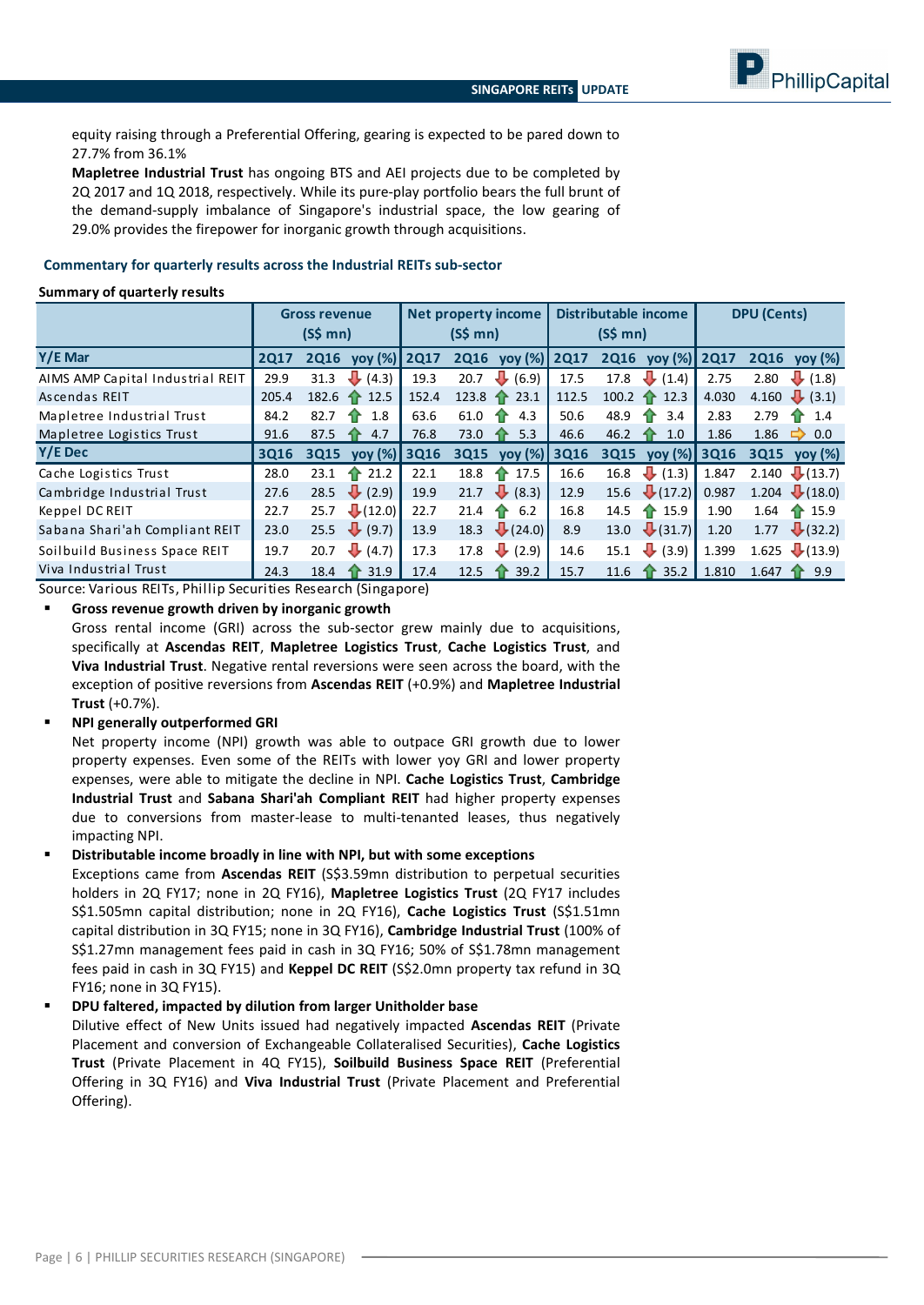

#### **Review of Performance Measures of Industrial S-REITs**

Average occupancy of 92.6% among the Industrial S-REITs was higher than the JTC sectorwide occupancy of 89.1%.

**Summary of Performance Measures, as at end of September 2016**

|                                  | <b>Occupancy</b> | <b>WALE</b> | <b>WALE</b> | <b>Gearing</b> | <b>WADM</b> | <b>WACD</b> | <b>Interest</b> |
|----------------------------------|------------------|-------------|-------------|----------------|-------------|-------------|-----------------|
|                                  | (%)              | by GRI      | by NLA      | $(\%)$         | (years)     | $(\%)$      | coverage        |
|                                  |                  | (years)     | (years)     |                |             |             | (x)             |
| AIMS AMP Capital Industrial REIT | 92.7             | 2.6         |             | 34.0           | 2.4         | 3.9         | 4.9             |
| Ascendas REIT                    | 89.1             | 3.7         |             | 34.2           | 3.8         | 3.0         | 5.3             |
| Cache Logistics Trust            | 96.5             | 3.8         | 4.0         | 41.2           | 2.4         | 3.7         | 4.1             |
| Cambridge Industrial Trust       | 93.6             | 3.8         |             | 36.9           | 3.4         | 3.7         | 3.6             |
| Keppel DC REIT                   | 92.7             |             | 8.6         | 29.4           | 2.5         | 2.4         | 10.1            |
| Mapletree Industrial Trust       | 92.5             | 2.8         |             | 29.0           | 3.5         | 2.6         | 8.0             |
| Mapletree Logistics Trust        | 96.4             |             | 4.1         | 37.6           | 3.5         | 2.3         | 5.7             |
| Sabana Shari'ah Compliant REIT   | 89.2             | 2.6         |             | 41.5           | 2.1         | 4.1         | 3.1             |
| Soilbuild Business Space REIT    | 94.8             | 4.7         |             | 36.0           | 3.1         | 3.4         | 4.6             |
| Viva Industrial Trust            | 88.6             | 3.3         |             | 39.8           | 3.5         | 3.9         | 4.2             |
| <b>Average</b>                   | 92.6             | 3.4         | 5.6         | 36.0           | 3.0         | 3.3         | 5.4             |

Source: Various REITs, Phillip Securities Research (Singapore)

WALE: Weighted Average Lease Expiry; WADM: Weighted Average Debt Maturity; WACD: Weighted Average Cost of Debt GRI: Gross rental income; NLA: Net leasable area

#### **Peer relative valuation**

**Industrial S-REITs peer relative data (arranged by Mkt. Cap.)**

|                                  | Mkt. Cap.                   | <b>Price</b> | <b>Trailing</b> | 12M trailing |  |
|----------------------------------|-----------------------------|--------------|-----------------|--------------|--|
|                                  | $(S\mathsf{S} \mathsf{mn})$ | (S\$)        | P/NAV(x)        | yield (%)    |  |
| Ascendas REIT                    | 6,528                       | 2.30         | 1.12            | 6.6          |  |
| Mapletree Industrial Trust       | 3,063                       | 1.700        | 1.25            | 6.7          |  |
| Mapletree Logistics Trust        | 2,537                       | 1.015        | 1.01            | 7.3          |  |
| Keppel DC REIT                   | 1,082                       | 1.210        | 1.38            | 5.4          |  |
| AIMS AMP Capital Industrial REIT | 860                         | 1.350        | 0.92            | 8.4          |  |
| Cache Logistics Trust            | 745                         | 0.830        | 1.00            | 9.6          |  |
| Cambridge Industrial Trust       | 717                         | 0.550        | 0.82            | 7.8          |  |
| Viva Industrial Trust            | 701                         | 0.755        | 0.94            | 10.0         |  |
| Soilbuild Business Space REIT    | 688                         | 0.660        | 0.86            | 9.2          |  |
| Sabana Shari'ah Compliant REIT   | 385                         | 0.520        | 0.65            | 10.1         |  |
| <b>Average</b>                   |                             |              | 0.99            | 8.1          |  |

Source: Bloomberg (Updated: 10 November 2016), Phillip Securities Research (Singapore)

### **Figure 13. 12M trailing yield (%) vs. P/NAV (x)**

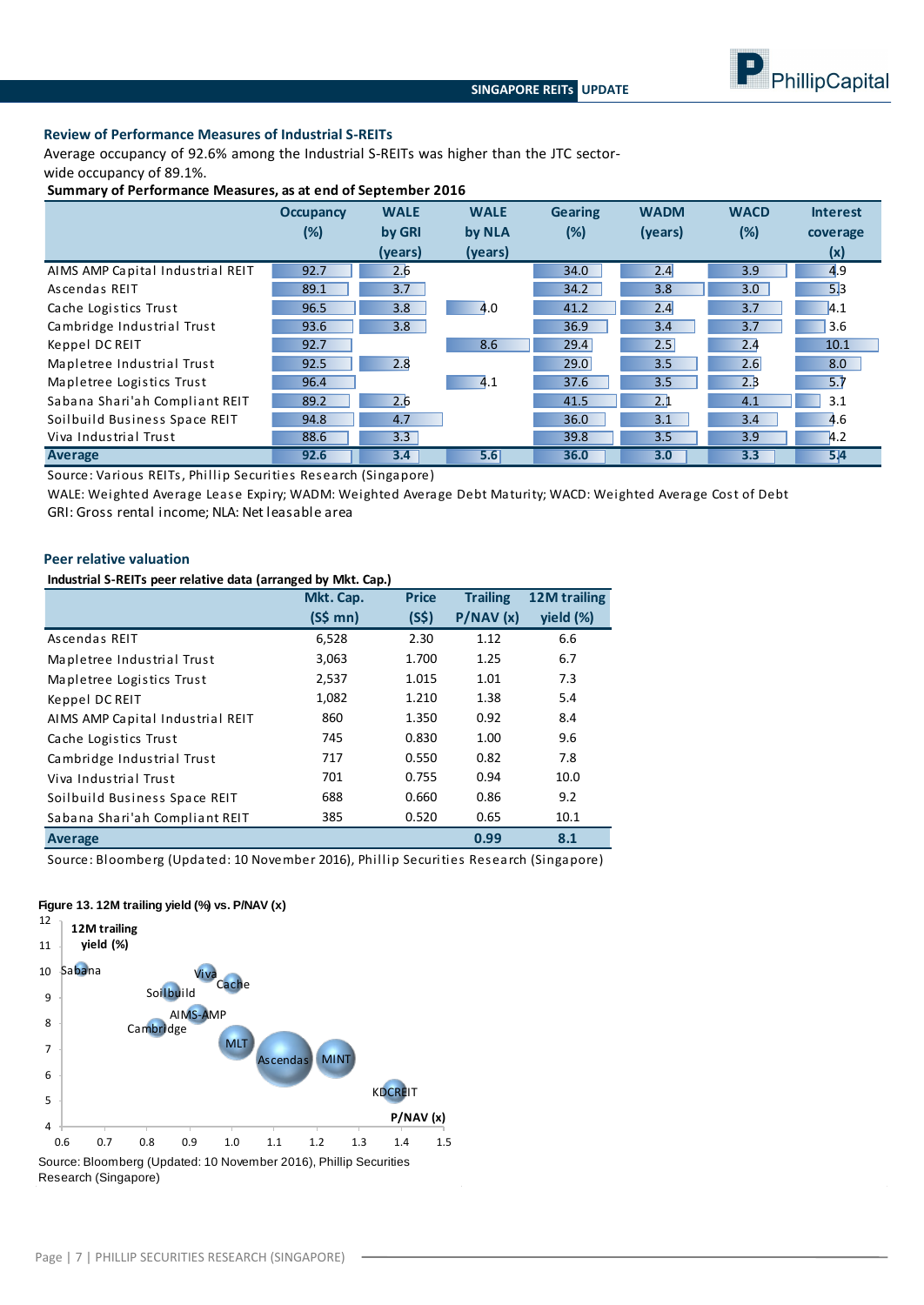



#### **Research Operations Officer**

Mohamed Amiruddin - [amiruddin@phillip.com.sg](mailto:amiruddin@phillip.com.sg)

Richard Leow, CFTe, FRM [richardleowwt@phillip.com.sg](mailto:richardleowwt@phillip.com.sg)

**SINGAPORE Phillip Securities Pte Ltd** Raffles City Tower 250, North Bridge Road #06-00 Singapore 179101 Tel +65 6533 6001 Fax +65 6535 6631 Website[: www.poems.com.sg](http://www.poems.com.sg/)

**JAPAN Phillip Securities Japan, Ltd.** 4-2 Nihonbashi Kabuto-cho Chuo-ku, Tokyo 103-0026 Tel +81-3 3666 2101 Fax +81-3 3666 6090 Website[: www.phillip.co.jp](http://www.phillip.co.jp/)

**THAILAND Phillip Securities (Thailand) Public Co. Ltd** 15th Floor, Vorawat Building, 849 Silom Road, Silom, Bangrak, Bangkok 10500 Thailand Tel +66-2 6351700 / 22680999 Fax +66-2 22680921 Website [www.phillip.co.th](http://www.phillip.co.th/)

**UNITED STATES Phillip Futures Inc** 141 W Jackson Blvd Ste 3050 The Chicago Board of Trade Building Chicago, IL 60604 USA Tel +1-312 356 9000 Fax +1-312 356 9005 Website[: www.phillipusa.com](http://www.phillipusa.com/)

**INDIA PhillipCapital (India) Private Limited** No.1, 18th Floor, Urmi Estate 95, Ganpatrao Kadam Marg Lower Parel West, Mumbai 400-013 Maharashtra, India Tel: +91-22-2300 2999 / Fax: +91-22-2300 2969 Website[: www.phillipcapital.in](http://www.phillipcapital.in/)

#### **CAMBODIA Phillip Bank Plc**

Ground Floor of B-Office Centre,#61-64, Norodom Blvd Corner Street 306,Sangkat Boeung Keng Kang 1, Khan Chamkamorn, Phnom Penh, Cambodia Tel: 855 (0) 7796 6151/855 (0) 1620 0769 Website[: www.phillipbank.com.kh](http://www.phillipbank.com.kh/)

**Consumer | Healthcare Property | Infrastructure Property | Infrastructure Macro**<br> **Peter Ng - <u>peterngmc@phillip.com.s</u>g** Pei Sai Peter Ng - [peterngmc@phillip.com.sg](mailto:peterngmc@phillip.com.sg) Pei Sai Teng - [peist@phillip.com.sg](mailto:peist@phillip.com.sg)

**Transport | REITs (Industrial) REITs (Commercial, Retail, Healthcare) | Property Technical Analysis** Dehong Tan - [tandh@phillip.com.sg](mailto:tandh@phillip.com.sg) Jeremy Ng - [jeremyngch@phillip.com.sg](mailto:jeremyngch@phillip.com.sg)

**Contact Information (Singapore Research Team)**

**Banking and Finance US Equity Oil & Gas | Energy**

#### **Contact Information (Regional Member Companies) MALAYSIA**

**Phillip Capital Management Sdn Bhd** B-3-6 Block B Level 3 Megan Avenue II, No. 12, Jalan Yap Kwan Seng, 50450 Kuala Lumpur Tel +603 2162 8841 Fax +603 2166 5099 Website[: www.poems.com.my](http://www.poems.com.my/)

> **INDONESIA PT Phillip Securities Indonesia** ANZ Tower Level 23B, Jl Jend Sudirman Kav 33A Jakarta 10220 – Indonesia Tel +62-21 5790 0800 Fax +62-21 5790 0809 Website: [www.phillip.co.id](http://www.phillip.co.id/)

> > **FRANCE**

**King & Shaxson Capital Limited** 3rd Floor, 35 Rue de la Bienfaisance 75008 Paris France Tel +33-1 45633100 Fax +33-1 45636017 Website[: www.kingandshaxson.com](http://www.kingandshaxson.com/)

**AUSTRALIA Phillip Capital Limited** Level 12, 15 William Street, Melbourne, Victoria 3000, Australia Tel +61-03 9629 8288 Fax +61-03 9629 8882 Website[: www.phillipcapital.com.au](http://www.phillipcapital.com.au/)

#### **TURKEY**

**PhillipCapital Menkul Degerler** Dr. Cemil Bengü Cad. Hak Is Merkezi No. 2 Kat. 6A Caglayan 34403 Istanbul, Turkey Tel: 0212 296 84 84 Fax: 0212 233 69 29 Website[: www.phillipcapital.com.tr](http://www.phillipcapital.com.tr/)

Jeremy Teong - [jeremyteongfh@phillip.com.sg](mailto:jeremyteongfh@phillip.com.sg) Ho Kang Wei - [hokw@phillip.com.sg](mailto:hokw@phillip.com.sg) Chen Guangzhi - [chengz@phillip.com.sg](mailto:chengz@phillip.com.sg)

**HONG KONG Phillip Securities (HK) Ltd** 11/F United Centre 95 Queensway Hong Kong Tel +852 2277 6600 Fax +852 2868 5307 Websites**:** [www.phillip.com.hk](http://www.phillip.com.hk/)

**CHINA**

**Phillip Financial Advisory (Shanghai) Co Ltd** No 550 Yan An East Road, Ocean Tower Unit 2318, Postal code 200001 Tel +86-21 5169 9200 Fax +86-21 6351 2940 Website[: www.phillip.com.cn](http://www.phillip.com.cn/)

**UNITED KINGDOM**

**King & Shaxson Capital Limited** 6th Floor, Candlewick House, 120 Cannon Street, London, EC4N 6AS Tel +44-20 7426 5950 Fax +44-20 7626 1757

Website[: www.kingandshaxson.com](http://www.kingandshaxson.com/)

**SRI LANKA**

**Asha Phillip Securities Limited** 2<sup>nd</sup> Floor, Lakshmans Building, No. 321, Galle Road, Colombo 03, Sri Lanka Tel: (94) 11 2429 100 Fax: (94) 11 2429 199 Website[: www.ashaphillip.net](http://www.ashaphillip.net/)

**DUBAI**

**Phillip Futures DMCC** Member of the Dubai Gold and Commodities Exchange (DGCX) Unit No 601, Plot No 58, White Crown Bldg, Sheikh Zayed Road, P.O.Box 212291 Dubai-UAE Tel: +971-4-3325052 / Fax: + 971-4-3328895